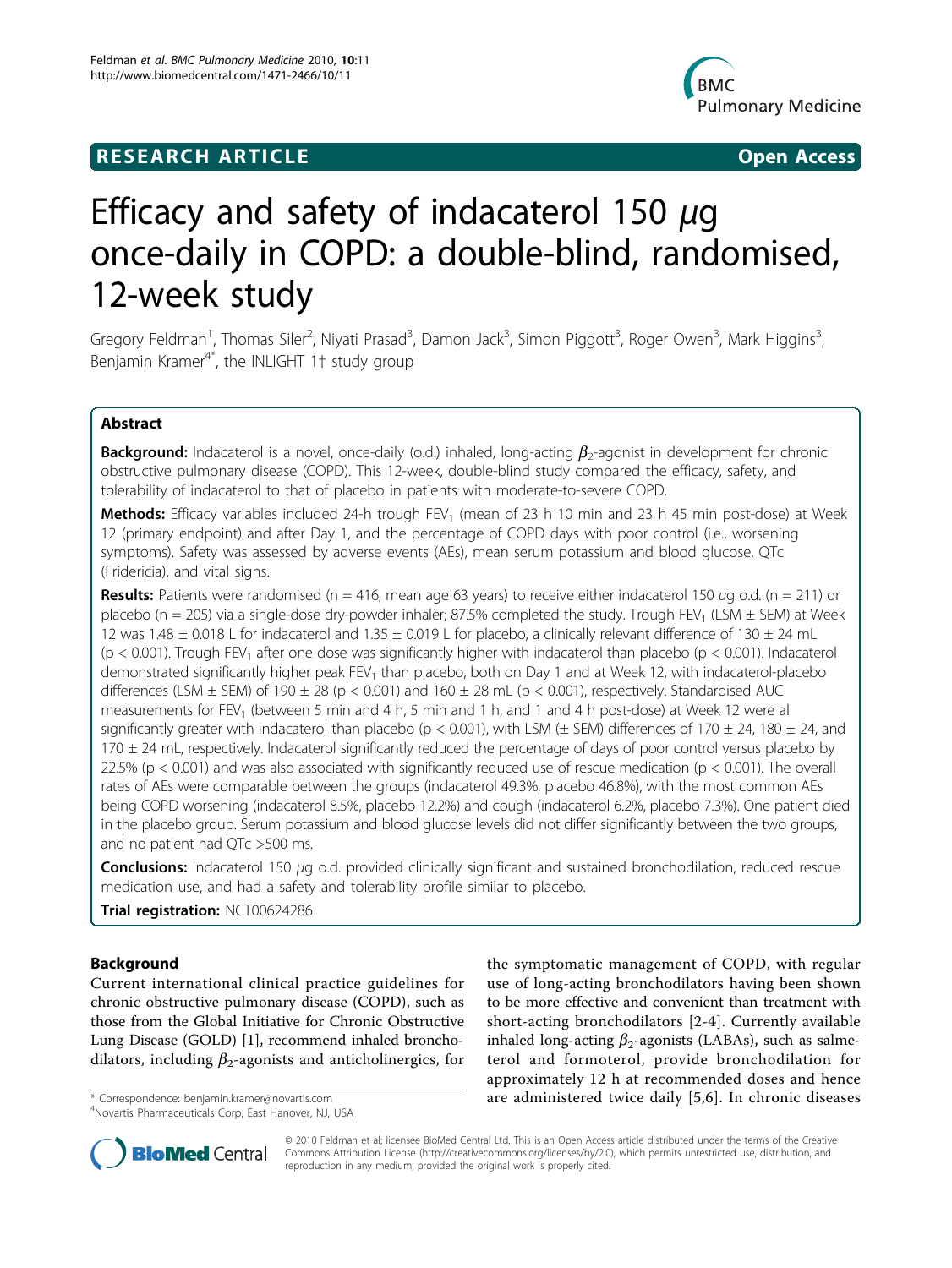such as COPD, compliance to treatment could be improved if the treatment regimens were simplified by reducing dosing frequency [[7](#page-8-0)].

Indacaterol is a novel, once-daily (o.d.), inhaled LABA for the treatment of COPD. Indacaterol is a partial agonist at the human  $\beta_2$ -adrenoceptor with a similar binding affinity to the  $\beta_2$  receptor as formoterol and higher intrinsic activity than salmeterol [[8\]](#page-8-0). In vitro and in vivo preclinical studies of this compound have already confirmed its long duration of action (suitable for o.d. dosing in humans), fast onset of action, and improved cardiovascular safety profile [[8\]](#page-8-0). Clinical studies of up to 28 days duration have shown that indacaterol has 24-h bronchodilator efficacy on o.d. dosing, with a good overall safety and tolerability profile [\[9-11](#page-8-0)].

The objective of this study was to confirm the efficacy and safety of indacaterol (150  $\mu$ g), taken o.d. for 12 weeks, in patients with moderate-to-severe COPD.

# Methods

## Study design

This was a 12-week, multi-centre, double-blind, placebocontrolled, parallel-group, Phase III study in patients with moderate-to-severe COPD. The study comprised a pre-screening period, a 2-week screening/run-in period, and a 12-week double-blind treatment period. During the pre-screening visit, patients' ongoing COPD medications were reviewed, and if required, patients were switched from medications prohibited in this study to an allowed COPD therapy (see the Study treatment section). This pre-screening period was followed by a 14 day run-in period (Visits 1 and 2; Day - 14 to Day 1), during which the eligibility of patients for the study was assessed and baseline patient diary data were collected.

The study was conducted in accordance with the Declaration of Helsinki (1989) and local applicable laws and regulations. Approval was obtained from the Institutional Review Board or Independent Ethics Committee of each participating study centre. All patients provided written informed consent prior to participating in the study.

# Study population

Male and female adults (aged  $\geq 40$  years) with a clinical diagnosis of COPD (GOLD 2005) [[12](#page-8-0)] and a smoking history of at least 20 pack years were recruited. At Visit 1, patients had to demonstrate a forced expiratory volume in 1 s (FEV<sub>1</sub>) of <80% but  $\geq$ 30% of the predicted normal value and  $FEV<sub>1</sub>/forced$  vital capacity (FVC) of  $\langle 70\%$  within 30 min of inhalation of 400  $\mu$ g of salbutamol.

Patients were excluded if they had any recent respiratory tract infection, were hospitalised for a COPD exacerbation (6 weeks prior to Visit 1 or during the run-in period), had a history of asthma (indicated by, but not limited to, blood eosinophil count >400/mm<sup>3</sup> or onset of respiratory symptoms prior to age 40 years) or any significant pulmonary disease or cardiovascular abnormality. The following medications were prohibited prior to Visit 1 for at least the minimum washout period (duration is specified within parenthesis) or at any time during the study: long-acting anticholinergic agents (7 days), short-acting anticholinergics (8 h), fixed-dose combination (FDC) of a  $\beta_2$ -agonist and an inhaled corticosteroid (ICS) (48 h), FDC of a short-acting  $\beta_2$ -agonist and a short-acting anticholinergic (8 h), other LABAs (48 h), short-acting  $\beta_2$ -agonists (other than those prescribed in the study) (6 h), xanthine derivatives (1 week), and parenteral or oral corticosteroids (1 month). Patients were also excluded if they were taking nonselective beta-blocking agents, non-potassium sparing diuretics, or certain cardiac antiarrhythmics. Patients on FDCs of a  $\beta_2$ -agonist and an ICS were to be switched to the equivalent ICS prior to the run-in period, with the dose and dosage regimen to remain unchanged for the duration of the study.

## Study treatment

## Randomisation to treatment groups

Following the screening/run-in period, eligible patients were randomised using validated systems (Visit 3) to receive double-blind indacaterol 150  $\mu$ g o.d. or matching placebo through a single-dose dry-powder inhaler (SDDPI) for 12 weeks. Randomisation was stratified by smoking status so that the balance was the same in the two treatment groups. Patients were instructed to inhale study medication in the morning (between 08.00 and 11.00 a.m.).

#### Permitted medications

Salbutamol was permitted as a rescue medication throughout the study; however, patients were to refrain from using it within 6 h prior to the study visits. Daily ICS monotherapy was maintained at a constant dose and dosage regimen throughout the study in patients who were previously on ICS or FDC at baseline.

#### Blinding

Patients, investigators, clinical staff performing assessments, data analysts, and the sponsor's trial team were blinded to treatment from the time of randomisation to database lock (unless there were any patient emergencies). All the study drugs were identical in appearance, packaging, labelling, and administration schedule.

#### Study assessments

Spirometry measurements were obtained at screening/ run-in visits to assess patient eligibility (Day - 14). During the double-blind treatment period, patients' visits to the clinics were scheduled on Days 1, 2, 29, 57, 84, and 85. On Days 1, 29, 57, and 84,  $FEV<sub>1</sub>$  was assessed at 50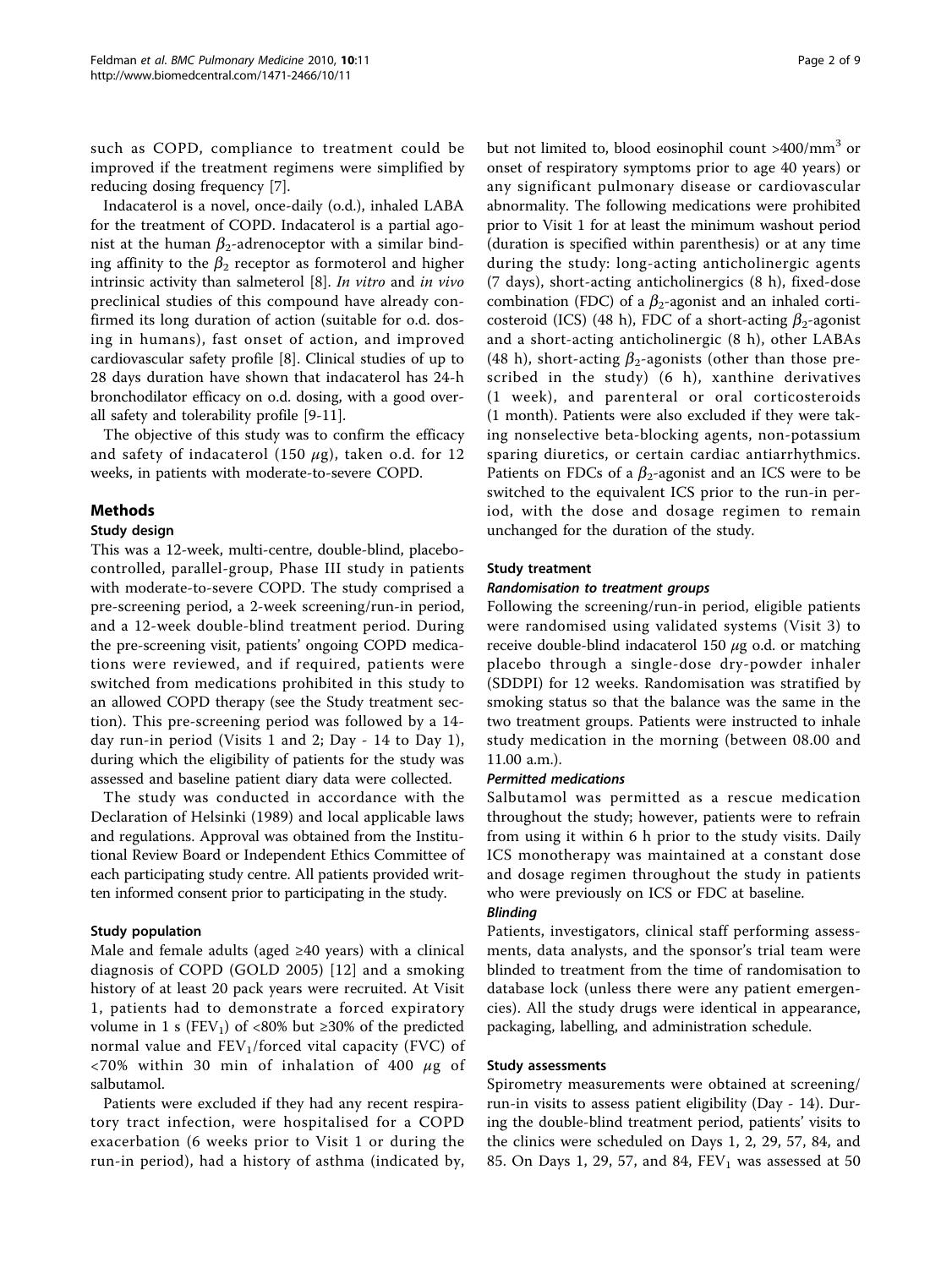and 15 min pre-dose and 5 and 30 min after dose administration in the clinics. On Days 1 and 84, besides the above-mentioned time points,  $FEV<sub>1</sub>$  was also assessed at 1, 2, and 4 h post-dose. Trough  $FEV<sub>1</sub>$  (at 23 h 10 min and 23 h 45 min after the previous day's dose) was measured on Days 2 and 85. Spirometry equipment calibration and spirometric testing were performed in accordance with American Thoracic Society/European Respiratory Society standards [[13](#page-8-0)].

Patients were given a diary to record morning and evening peak expiratory flow (PEF; highest of three consecutive efforts), daily clinical symptoms, rescue salbutamol use, any change in concomitant medications, and adverse events (AEs). Diaries were to be completed at the same time in the morning (before taking study drug) and in the evening (approximately 12 h later). Safety assessments included recording of AEs and serious AEs (SAEs) and monitoring of haematology and blood chemistry (including serum potassium and blood glucose), vital signs, and electrocardiograms including QTc interval (Fridericia's correction). A COPD exacerbation was defined as a new onset or worsening of more than one respiratory symptom (i.e., dyspnoea, cough, sputum purulence or volume, or wheeze) present for more than 3 consecutive days plus either a documented change or increase in COPD-related treatment due to worsening symptoms (e.g., steroids/antibiotics/oxygen), or documented COPD-related hospitalizations or emergency room visits.

# Variables assessed

The primary efficacy variable was trough  $FEV<sub>1</sub>$  after 12 weeks of treatment (average of the 23 h 10 min and 23 h 45 min post-dose values assessed on the morning of Day 85). The secondary efficacy variables included trough  $FEV<sub>1</sub>$  after one dose (assessed pre-dose on Day 2) and after 29 days, individual time point  $FEV<sub>1</sub>$  on Day 1 and at Week 12 (change from baseline), peak  $FEV<sub>1</sub>$  on Day 1 and at Week 12 (assessed between 5 min and 4 h post-dose), and standardised area under the curve (AUC) for  $FEV_1$  between 5 min and 4 h, 5 min and 1 h, and 1 h and 4 h at Week 12.

Other efficacy outcomes were based on data recorded on patients' diaries. These included use of rescue medication, PEF, and the number of 'days of poor control', defined as any day in the patient diary in which a score  $\geq 2$ (i.e., moderate or severe symptoms) was recorded for at least two out of five symptoms (cough, wheeze, production of sputum, colour of sputum, and breathlessness). This instrument has not been validated, although it was used previously in the Foradil registration programme [\[4,6\]](#page-7-0).

#### Sample size and statistical analyses

A difference of 120 mL in trough  $FEV<sub>1</sub>$  between indacaterol and placebo was pre-specified as the minimal clinically important difference for this population. A standard deviation of 270 mL was assumed for trough  $FEV<sub>1</sub>$ , based on the results from previous formoterol studies [\[6](#page-7-0)[,8](#page-8-0)]. It was calculated that, allowing for a potential imbalance between treatment groups, a sample size of 232 evaluable patients would be needed to test for the minimal clinically important difference of 120 mL between indacaterol 150  $\mu$ g and placebo at the (twosided) 5% significance level with 90% power. Allowing for a drop-out rate of 20%, it was estimated that a minimum of 290 patients were needed to provide 90% power for the primary endpoint.

All efficacy analyses were performed on the intent-totreat (ITT) population, which included all patients who were randomised to receive treatment. All safety analyses were performed on the safety population, which included all patients who received at least one dose of the study medication.

A mixed model was used to analyse the primary variable (imputed with last observation carried forward) with treatment as a fixed effect and the baseline  $FEV<sub>1</sub>$ and  $FEV<sub>1</sub>$  reversibility components as covariates. The model also included smoking status (current/ex-smoker) and country as fixed effects, with centre nested within country as a random effect. The least squares means (LSM), i.e., means adjusted for the covariates in the model, of the treatment contrast for indacaterol 150  $\mu$ g versus placebo was estimated along with the associated 95% confidence interval and two-sided p-value, and superiority of indacaterol over placebo was demonstrated only if the p-value was less than the pre-specified 5% significance level.

# Results

# Patients

This study was conducted at 103 centres in 3 countries (US, New Zealand and Belgium). A total of 788 patients were screened, with 416 randomised to either indacaterol 150  $\mu$ g (n = 211) or placebo (n = 205). Overall, 364 patients (87.5%) completed the study, (Figure [1\)](#page-3-0). Both treatment groups were comparable and well matched with respect to baseline demographic and disease characteristics (Table [1\)](#page-4-0); 52.4% of patients were male and 92.5% were Caucasian. The mean duration of COPD was 6.9 years, with diagnosis status ranging from newly diagnosed to 38.7 years of disease history.

Almost all randomised patients (99.0%) had at least one active medical condition, the most common being hypertension (51.4%), gastro-oesophageal reflux (30.0%), depression (23.8%), osteoarthritis (22.4%), and hyperlipidaemia (21.6%). Mean patient exposures to study medication were similar between treatment groups (85.0 and 84.0 days for indacaterol and placebo, respectively), and compliance was high in both groups (>97%).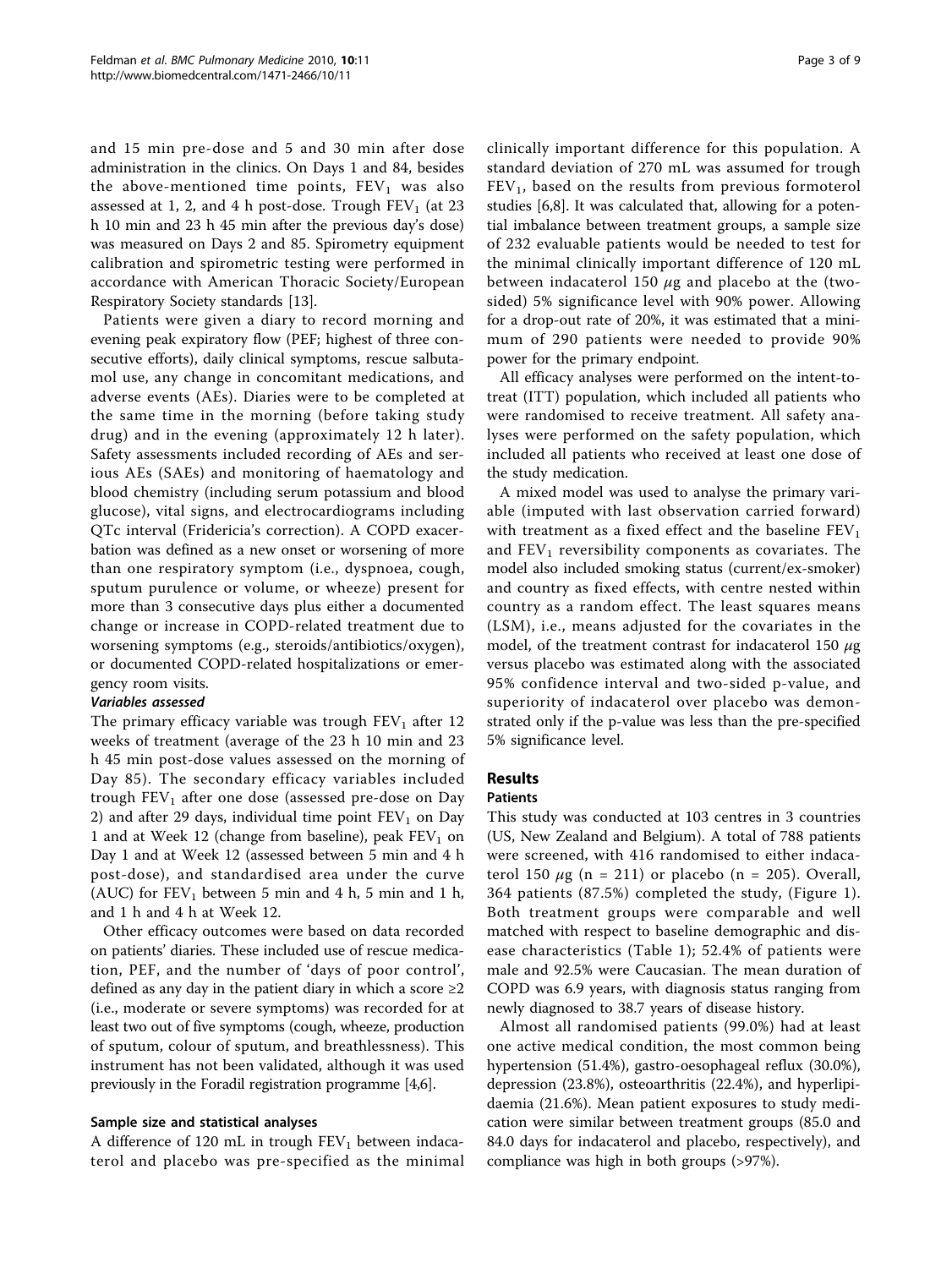<span id="page-3-0"></span>

# **Efficacy**

#### Spirometry evaluations

For the primary endpoint, that is, 24-h post-dose trough  $FEV<sub>1</sub>$  at Week 12, indacaterol provided a bronchodilator efficacy superior to that of placebo, with an LSM  $\pm$  standard error of the mean (SEM) indacaterol-placebo difference of  $130 \pm 24$  mL (p < 0.001), which exceeded the 120 mL threshold for clinical relevance (Figure [2\)](#page-4-0). Indacaterol also provided statistically superior efficacy to placebo for 24-h post-dose trough  $FEV_1$  after the first dose, with a difference from placebo of 80  $\pm$  19 mL (p < 0.001) (Figure [2](#page-4-0)). On Day 29, the indacaterol-placebo difference was  $140 \pm 24$  mL (p < 0.001).

Individual time-point  $FEV<sub>1</sub>$  (mean change from baseline) over the first 4 h post-dose on Day 1 and at Week 12 are shown in Figure [3.](#page-5-0) At all post-baseline time points, indacaterol provided statistically superior  $FEV<sub>1</sub>$ 

to that of placebo ( $p < 0.001$ ). At the first post-baseline time point assessed (5 min post-dose on Day 1), the LSM ± SEM indacaterol-placebo difference was 130 ± 15 mL ( $p < 0.001$ ).

Indacaterol 150  $\mu$ g o.d. was associated with significantly higher peak  $FEV<sub>1</sub>$  than placebo, both on Day 1 and at Week 12, with LSM  $\pm$  SEM indacaterol-placebo differences of 190  $\pm$  28 mL (p < 0.001) and 160  $\pm$  28 mL (p < 0.001), respectively. Furthermore, standardised AUC measurements for  $FEV_1$  (between 5 min and 4 h, 5 min and 1 h, and 1 and 4 h post-dose) at Week 12 were all significantly greater with indacaterol 150  $\mu$ g as compared with placebo ( $p < 0.001$ ), with LSM differences of 170  $\pm$  24 mL,  $180 \pm 24$  mL, and  $170 \pm 24$  mL, respectively (Table [2\)](#page-5-0).

#### Patient diary evaluations

Patients were asked to use their diaries twice daily to record their PEF, rescue medication use, and symptoms.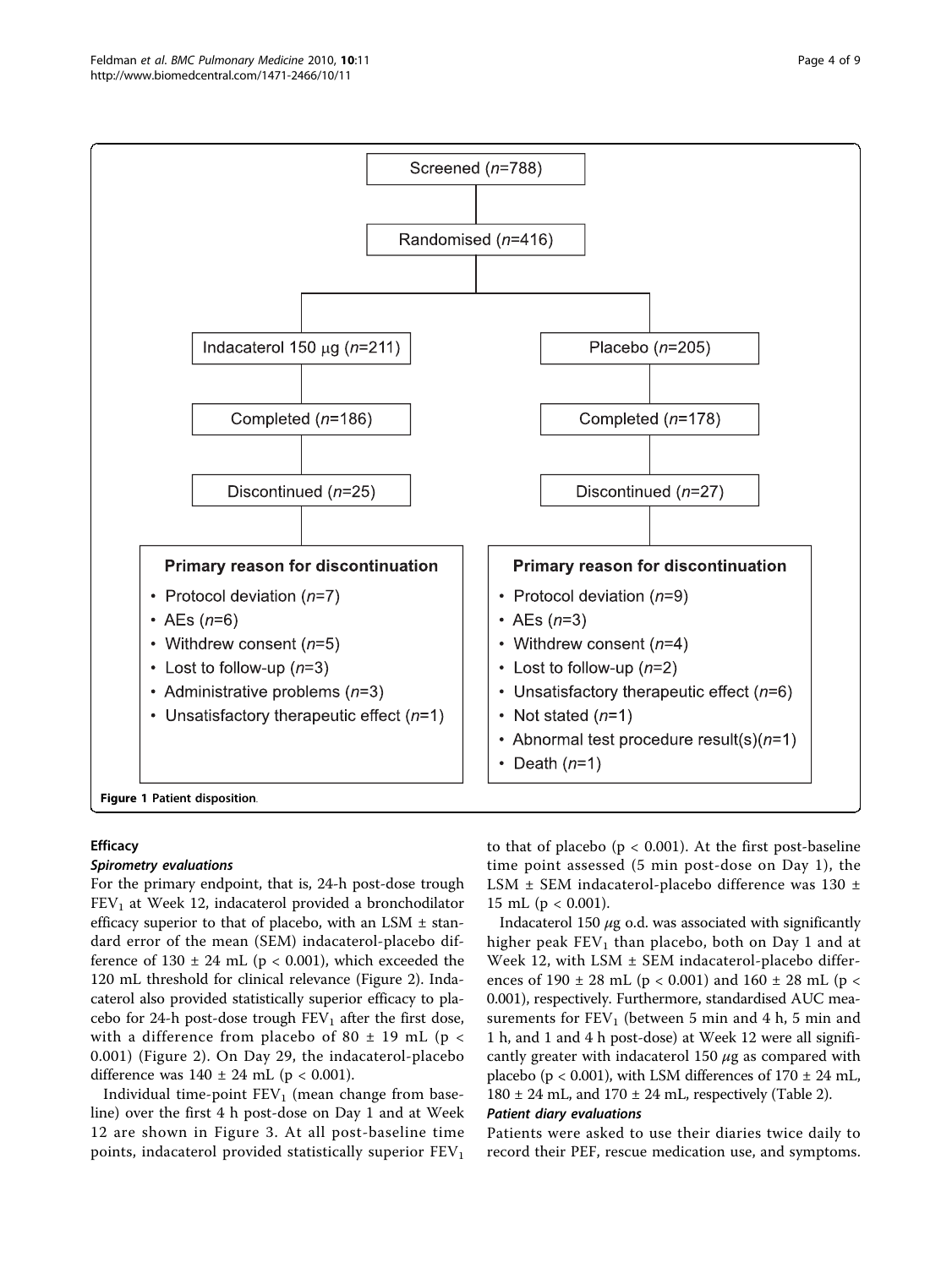<span id="page-4-0"></span>

| Table 1 Patient demographic and baseline clinical |  |
|---------------------------------------------------|--|
| characteristics (safety population)               |  |

| , (partly population)                                  | Indacaterol<br>150 μg o.d.<br>N = 211 | Placebo<br>$N = 205$ |
|--------------------------------------------------------|---------------------------------------|----------------------|
| Age, in years, mean (SD)                               | 62.9 (9.89)                           | 63.2 (9.62)          |
| Sex, n (%)                                             |                                       |                      |
| Male                                                   | 108 (51.2)                            | 110 (53.7)           |
| Female                                                 | 103 (48.8)                            | 95 (46.3)            |
| Race, n (%)                                            |                                       |                      |
| Caucasian                                              | 194 (91.9)                            | 191 (93.2)           |
| Black                                                  | 12(5.7)                               | 10 (4.9)             |
| Asian                                                  | 1(0.5)                                | 1(0.5)               |
| Native American                                        | 2(0.9)                                | 1(0.5)               |
| Other                                                  | 2(0.9)                                | 2(1.0)               |
| Duration of COPD, in years, mean (SD)                  | 6.6(6.86)                             | 7.3 (5.64)           |
| Duration of COPD, in years, n (%)                      |                                       |                      |
| $<$ 1                                                  | 38 (18.0)                             | 18 (8.8)             |
| $1 - 5$                                                | 74 (35.1)                             | 69 (33.7)            |
| $>5 - 10$                                              | 57 (27.0)                             | 69 (33.7)            |
| $>10 - 15$                                             | 23 (10.9)                             | 30 (14.6)            |
| $>15 - 20$                                             | 9(4.3)                                | 12 (5.9)             |
| >20                                                    | 10(4.7)                               | 7(3.4)               |
| Severity of COPD*, n (%)                               |                                       |                      |
| At risk                                                | 0(0.0)                                | 1(0.5)               |
| Mild                                                   | 7(3.3)                                | 10 (4.9)             |
| Moderate                                               | 119 (56.4)                            | 117 (57.1)           |
| Severe                                                 | 84 (39.8)                             | 76 (37.1)            |
| Very severe                                            | 1(0.5)                                | 1(0.5)               |
| Smoking history, n (%)                                 |                                       |                      |
| Ex-smoker                                              | 103 (48.8)                            | 97 (47.3)            |
| Current smoker                                         | 108 (51.2)                            | 108 (52.7)           |
| Number of pack years <sup>†</sup> , mean (SD)          | 53.5 (26.84)                          | 60.5 (54.12)         |
| $FEV1$ (L), mean $(SD)†$                               | 1.5(0.53)                             | 1.5(0.51)            |
| FEV <sub>1</sub> (% predicted), mean $(SD)^{\ddagger}$ | 54.4 (13.38)                          | 55.8 (14.08)         |
| FEV <sub>1</sub> /FVC (%), mean $(SD)^{\ddagger}$      | 53.5 (9.84)                           | 53.5 (10.36)         |
| $FEV1$ reversibility (%), mean (SD)                    | 16.4 (17.31)                          | 16.6 (19.44)         |
| Concomitant ICS, n (%)                                 | 61 (28.9)                             | 70 (34.1)            |

COPD = chronic obstructive pulmonary disease;  $FEV_1 =$  forced expiratory volume in 1 s;  $FVC =$  forced vital capacity;  $ICS =$  inhaled corticosteroids. \*As per GOLD 2005

† Pack years = total years of smoking multiplied by cigarette packs smoked per day

‡ Post-bronchodilator (within 30 min after inhaling 400 μg salbutamol)

Over the 12 weeks of the study, the changes from baseline in both morning and evening PEF were significantly greater for indacaterol 150  $\mu$ g versus placebo, with LSM  $\pm$ SEM improvements versus placebo of 24.6 ± 3.18 and 23.6 ± 3.11 L/min in morning and evening PEF, respectively (both, p < 0.001). In addition, patients taking indacaterol 150  $\mu$ g o.d. required significantly less rescue



medication compared with patients on placebo, as measured by mean daily, daytime, and night-time number of puffs of rescue medication (all,  $p < 0.001$ ), with a significant improvement in the percentage of days with no rescue use ( $p < 0.001$ ; Table [3](#page-5-0)). The percentage of COPD 'days of poor control' over 12 weeks of treatment (defined in the Methods section) was 22.5% lower in the indacaterol 150  $\mu$ g o.d. treatment group compared with the placebo group ( $p < 0.001$ ; Table [3\)](#page-5-0).

#### Safety

 $1.6$ 

The overall rate of AEs was comparable between the two treatment groups (Table [4](#page-6-0)). The most frequently reported AEs in the indacaterol and placebo groups by preferred term were COPD worsening (including exacerbations; 8.5% and 12.2%, respectively) and cough (6.2% and 7.3%, respectively). The incidences of AEs known to be  $\beta_2$ -agonist class effects (muscle spasm, headache, and tremor) were comparable between the indacaterol and placebo groups. Most of the AEs observed were of mild or moderate intensity; severe AEs occurred in 4.7% of indacaterol-treated patients versus 5.4% of placebo-treated patients. AEs suspected to be related to study drug occurred in a similar proportion of patients in the two treatment groups (8.1% in the indacaterol vs. 7.8% in the placebo group). One patient in the placebo group died during the study (female, 51 years). The cause of death was unknown at the time but was suspected to be related to study medication by the sponsor's medical safety physician in the absence of the investigator's causality assessment. However, an autopsy suggested that the cause of death was cardiac arrhythmia due to cardiomegaly, and the investigator assessed the event as not related to study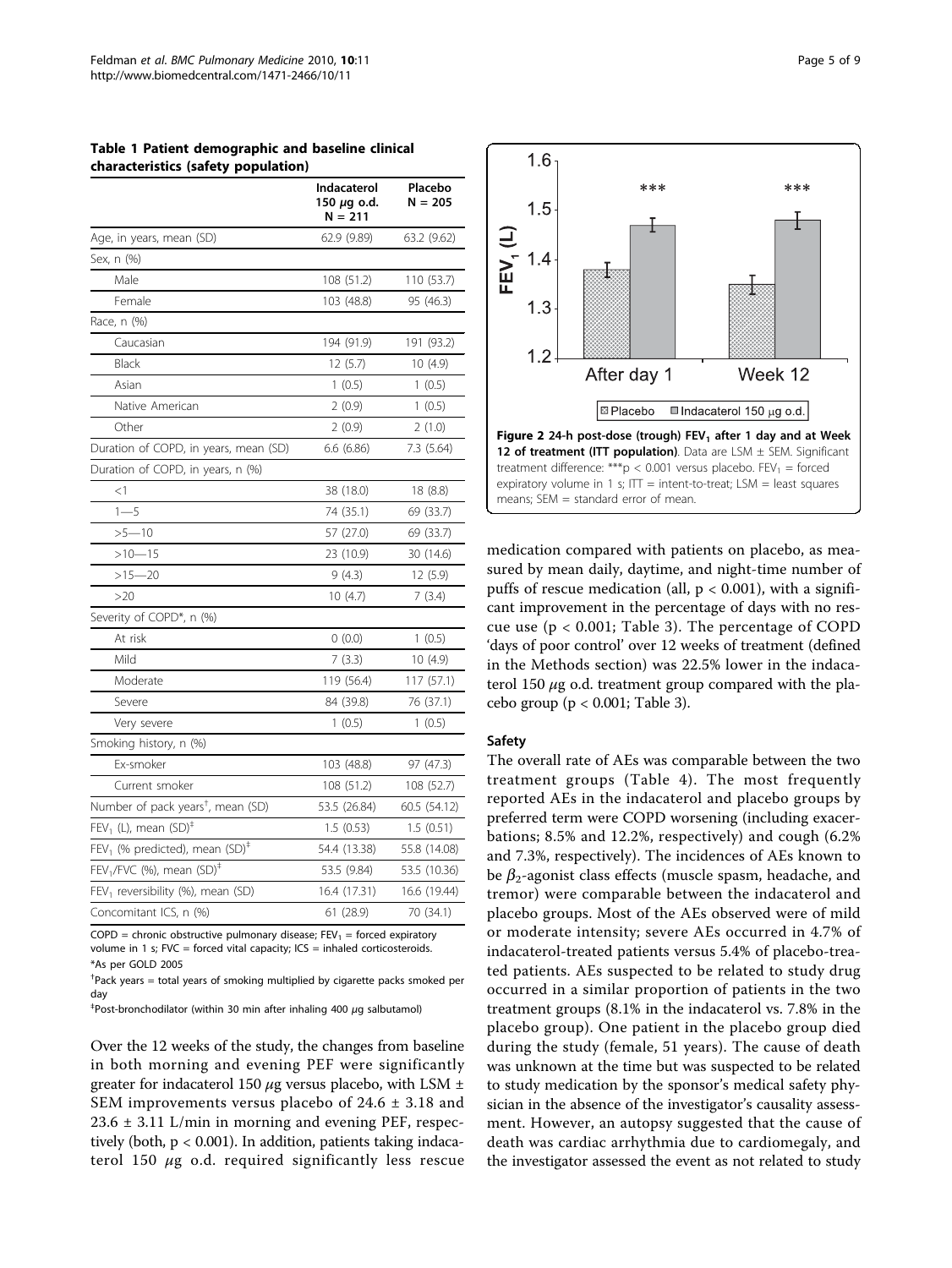<span id="page-5-0"></span>

Table 2 Standardised AUC for  $FEV_1$  at Week 12: treatment comparisons (ITT population)

| Treatment                               | <b>Treatment difference</b> |                 |  |
|-----------------------------------------|-----------------------------|-----------------|--|
|                                         | $LSM \pm SEM$               | $1 SM + SEM$    |  |
| AUC <sub>(5 min -4 h)</sub> for $FEV_1$ |                             |                 |  |
| Indacaterol 150 $\mu$ g o.d.            | $1.54 + 0.019$              | $0.17 + 0.024*$ |  |
| Placebo                                 | $1.37 + 0.020$              |                 |  |
| AUC <sub>(5 min-1 h)</sub> for $FEV_1$  |                             |                 |  |
| Indacaterol 150 $\mu$ g o.d.            | $1.52 + 0.020$              | $0.18 + 0.024*$ |  |
| Placebo                                 | $1.34 \pm 0.020$            |                 |  |
| $AUC_{(1 h-4 h)}$ for $FEV_1$           |                             |                 |  |
| Indacaterol 150 $\mu$ g o.d.            | $1.55 + 0.020$              | $0.17 + 0.024*$ |  |
| Placebo                                 | $1.37 \pm 0.021$            |                 |  |
| $\mathbf{v}$ $\mathbf{a}$ $\mathbf{a}$  |                             |                 |  |

 $*_{p}$  < 0.001

AUC = area under the curve;  $FEV_1 =$  forced expiratory volume in 1 s; ITT = intent-to-treat; LSM = least squares mean; SEM = standard error of mean

medication. None of the other SAEs reported were considered to be related to study medication.

Investigators were also asked to record any instances of cough occurring within 5 min of drug administration during study visits, regardless of whether they considered this to be an AE. This was observed at clinic visits with an average incidence of 17.8% with indacaterol and 3.3% with placebo. The onset of cough following inhalation was predominantly within 15 s of inhalation, with Table 3 Rescue medication use and percentage of COPD 'days of poor control' over 12 weeks of treatment (ITT population)

|                                                                                     | <b>Treatment</b>  | <b>Treatment difference</b>                                      |  |  |
|-------------------------------------------------------------------------------------|-------------------|------------------------------------------------------------------|--|--|
| <b>Treatment</b>                                                                    | $LSM \pm SEM$     | $LSM \pm SEM$                                                    |  |  |
| medication                                                                          |                   | Change from baseline in the mean daily number of puffs of rescue |  |  |
| Indacaterol 150 $\mu$ g o.d.                                                        | $-1.38 + 0.118$   | -097 + 0168*                                                     |  |  |
| Placebo                                                                             | $-0.41 + 0.122$   |                                                                  |  |  |
| Change from baseline in the mean day time number of puffs of<br>rescue medication   |                   |                                                                  |  |  |
| Indacaterol 150 $\mu$ g o.d.                                                        | $-0.92 + 0.076$   | $-0.65 + 0.109*$                                                 |  |  |
| Placebo                                                                             | $-0.27 + 0.079$   |                                                                  |  |  |
| Change from baseline in the mean night time number of puffs of<br>rescue medication |                   |                                                                  |  |  |
| Indacaterol 150 $\mu$ g o.d.                                                        | $-0.47 + 0.052$   | $-0.34 + 0.075*$                                                 |  |  |
| Placebo                                                                             | $-0.13 + 0.054$   |                                                                  |  |  |
| Percentage of days with no rescue use                                               |                   |                                                                  |  |  |
| Indacaterol 150 $\mu$ g o.d.                                                        | $54.63 \pm 1.942$ | $-13.35 + 2.791*$                                                |  |  |
| Placebo                                                                             | $41.28 + 2.004$   |                                                                  |  |  |
| Percentage of COPD 'days of poor control'                                           |                   |                                                                  |  |  |
| Indacaterol 150 $\mu$ g o.d.                                                        | $31.19 \pm 1.500$ | $-9.05 + 2.175*$                                                 |  |  |
| Placebo                                                                             | $40.24 + 1.554$   |                                                                  |  |  |

 $COPD =$  chronic obstructive pulmonary disease;  $IT =$  intent-to-treat;  $LSM =$  least squares mean;  $SEM =$  standard error of the mean  $*$  p < 0.001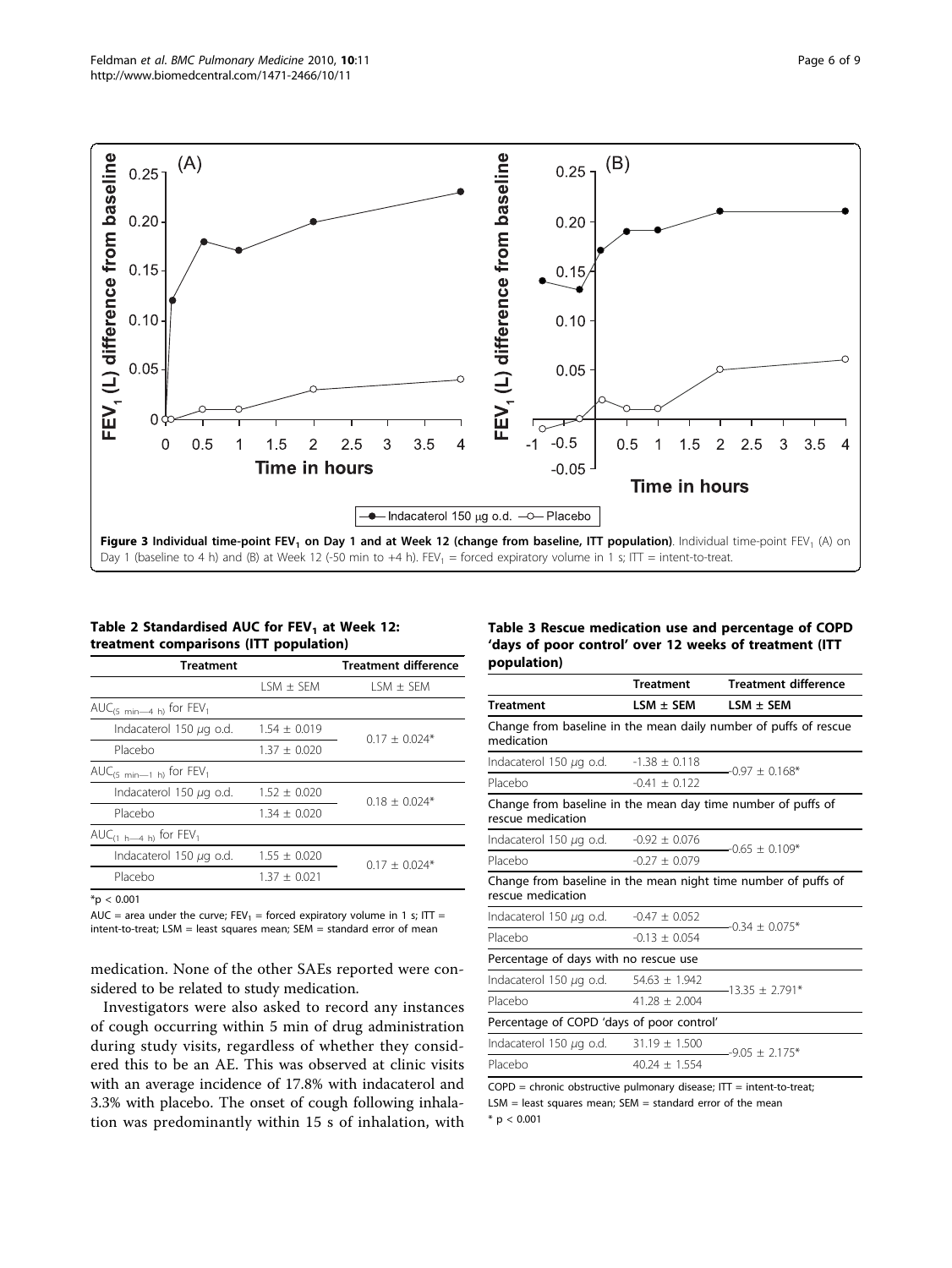<span id="page-6-0"></span>Table 4 Adverse events (including COPD exacerbations) overall and by primary system organ class (>3% in either treatment group; Safety population)

|                                                         | Indacaterol<br>150 μg o.d.<br>$N = 211$<br>n (%) | Placebo<br>$N = 205$<br>n (%) |
|---------------------------------------------------------|--------------------------------------------------|-------------------------------|
| Patients with any adverse event (s)                     | 104 (49.3)                                       | 96 (46.8)                     |
| Primary system organ class                              |                                                  |                               |
| Respiratory, thoracic and mediastinal disorders         | 40 (19.0)                                        | 43 (21.0)                     |
| Infections and infestations                             | 37 (17.5)                                        | 28 (13.7)                     |
| Gastrointestinal disorders                              | 19 (9.0)                                         | 14 (6.8)                      |
| Musculoskeletal and connective tissue<br>disorders      | 16 (7.6)                                         | 17(8.3)                       |
| Nervous system disorders                                | 11 (5.2)                                         | 11 (5.4)                      |
| General disorders and administration site<br>conditions | 9 (4.3)                                          | 10 (4.9)                      |
| Injury, poisoning and procedural complications          | 9 (4.3)                                          | 5(2.4)                        |
| Investigations                                          | 7(3.3)                                           | 7 (3.4)                       |

COPD = chronic obstructive pulmonary disease

median duration of 6 s, and there was no association between cough and bronchospasm. Importantly, the presence of this cough was not associated with any increase in study discontinuation rates.

Laboratory evaluations (including blood glucose and serum potassium) showed no clinically relevant differences between the indacaterol 150  $\mu$ g and placebo groups. No patient had a clinically notable low potassium value (i.e., <3.0 mmol/L), while the proportion of patients with clinically notable hyperglycaemia (>9.99 mmol/L) was lower in the indacaterol group than in the placebo group (3.3% vs. 6.3%).

The percentage of patients who had a maximum postbaseline pulse rate >90 bpm at any visit was lower in the indacaterol group as compared with the placebo group (5.7% vs. 11.2%), and no patients in either group experienced either a pulse rate >130 bpm or a pulse rate ≥120 bpm with a change from baseline ≥15 bpm. No patients in the indacaterol group experienced a maximum post-baseline systolic blood pressure >200 mmHg, or ≥180 mmHg with an increase from baseline ≥20 mmHg (compared with one patient receiving placebo); one patient in the indacaterol group (compared with none in the placebo group) had a maximum post-baseline diastolic blood pressure ≥105 mmHg with an increase from baseline ≥15 mmHg. The number of patients with a notable maximum post-baseline QTc interval (Fridericia's; i.e., >450 ms for males or >470 ms for females) was 7 (3.3%) in the indacaterol versus 4 (2.0%) in the placebo group. No patient in either group had a QTc interval (Fridericia's) >500 ms and none had an increase from baseline in QTc interval of >60 ms.

#### **Discussion**

This study was designed to assess the 12-week efficacy and safety of indacaterol 150  $\mu$ g o.d. in patients with moderate-to-severe COPD. Significant bronchodilation was observed following administration of the first dose of indacaterol, with efficacy sustained over the full 12 week treatment period. Trough  $FEV<sub>1</sub>$  after 12 weeks of treatment (the primary endpoint) exceeded the placebo value by more than 120 mL (the pre-specified minimum clinically important difference). This value of 120 mL is higher than the 100 mL described by Donohue as a difference that patients can perceive [[14\]](#page-8-0) and is the midpoint of the 100-140 mL range proposed recently as a minimal clinically important difference [[15\]](#page-8-0). A statistically superior improvement in  $FEV<sub>1</sub>$  for indacaterol versus placebo was also observed at all individual postbaseline time points on Day 1 and Week 12, with improvements versus placebo for  $FEV<sub>1</sub> AUCs$  between 5 min and 1 h, 5 min and 4 h, and 1 and 4 h post-dose. These results demonstrate a sustained 24-h duration of action of indacaterol on o.d. dosing. This persistence of treatment effect has also been observed in other published indacaterol studies [\[9-11](#page-8-0)], including a doubleblind crossover study in patients with moderate-tosevere COPD, in which a single dose of indacaterol 150  $\mu$ g provided comparable 24-h trough FEV<sub>1</sub> to twicedaily formoterol [\[11\]](#page-8-0).

Although a sustained 24-h effect is advantageous in the treatment of COPD patients, it is important that this is not accompanied by a loss in efficacy on chronic dosing (or tolerance).  $\beta_2$ -adrenoceptor downregulation following chronic dosing with LABAs may result in the development of tolerance to the bronchodilatory effects of LABAs [[16](#page-8-0)], and previous studies have shown the diminution in efficacy over time in other bronchodilators, including salmeterol [\[17](#page-8-0)]. The results of our study demonstrate that there was no loss in efficacy over the 12 weeks of treatment, with indacaterol-placebo differences maintained from Day 29 (the first trough assessment after indacaterol is known to have reached steadystate) to Week 12 in terms of trough  $FEV<sub>1</sub>$ . These data are consistent with other previously published studies with indacaterol, in which there was no loss in efficacy on daily dosing for up to a year. For example, in a 1-year study, the trough FEV<sub>1</sub> for indacaterol 150  $\mu$ g was 160 mL higher than placebo after 12 weeks of dosing, compared with 170 mL after a year [[18](#page-8-0)].

In the current study, serial measurements of  $FEV<sub>1</sub>$  on Day 1 also showed that indacaterol 150  $\mu$ g o.d. provided statistically significant (compared to placebo) and clinically relevant bronchodilation at 5 min post-dose, the earliest post-dose assessment time point in this study, and is consistent with previous studies [\[10,11](#page-8-0)]. The o.d. dosing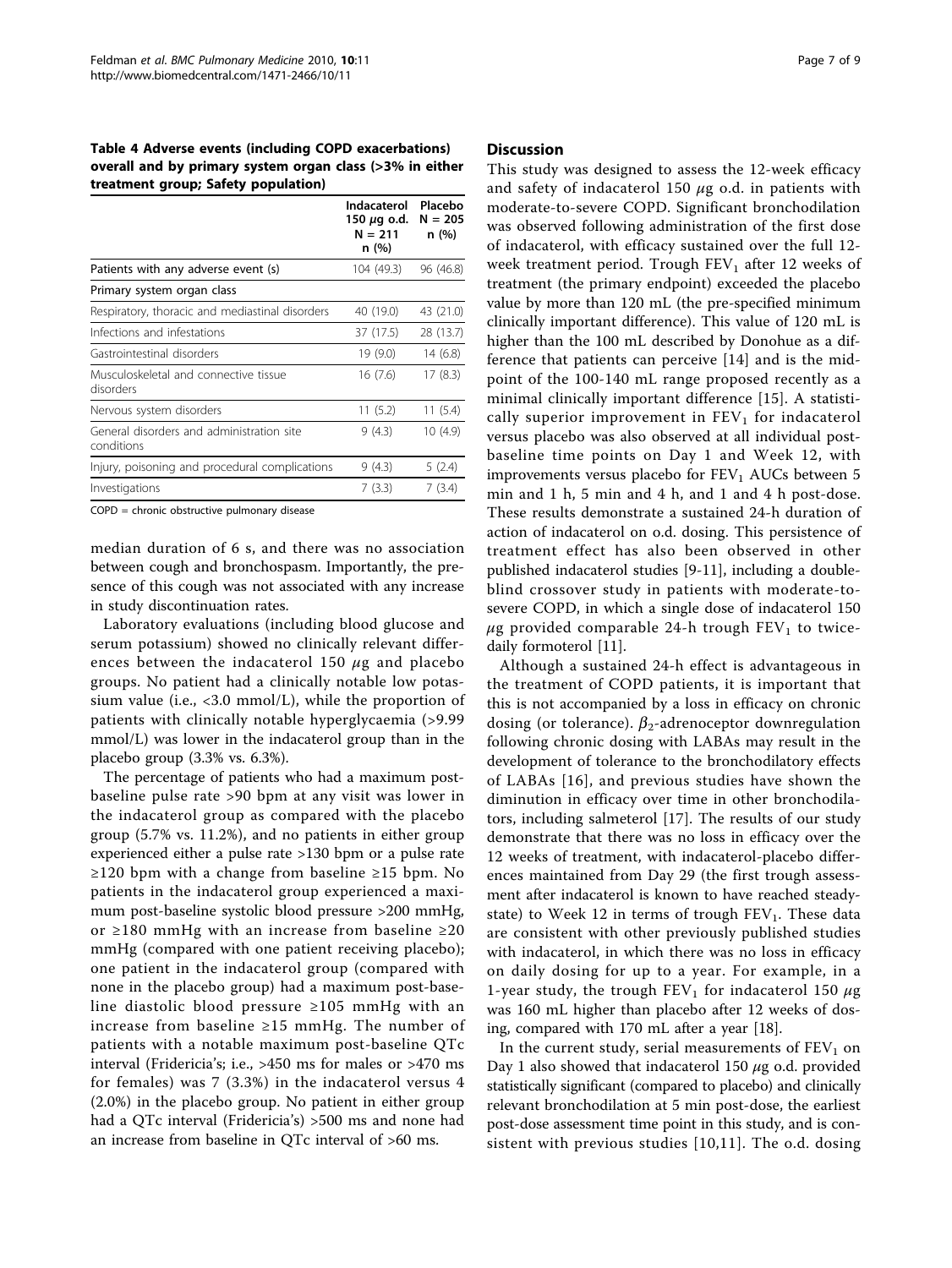<span id="page-7-0"></span>regimen of indacaterol, combined with clinically relevant bronchodilation at 5 min post-dose may contribute to improved adherence to the prescribed dose regimen in the 'real world' setting—an important consideration, because adherence to COPD medication in clinical practice are reported to be between 10 and 40% [\[19](#page-8-0)-[21](#page-8-0)].

Alongside the improvements in  $FEV<sub>1</sub>$ , indacaterol also provided improvements compared with placebo in terms of a range of data captured by patients in their daily diaries, including significant improvements from baseline in morning and evening PEF, and reductions in the requirement for rescue medication. The frequency of use of rescue medication for symptomatic relief provides an indication of the degree of patient impairment. It is, therefore, of note that the use of indacaterol was associated with an overall reduction in rescue medication use, with improvements observed both in daytime and night-time over a 24-h dosing interval.

Indacaterol 150  $\mu$ g o.d. was well tolerated, with a high level of treatment compliance and a low drop-out rate. The overall incidence of AEs was comparable between indacaterol and placebo, and AEs were mostly mild and transient, with the majority being typical of this patient population. The most frequently reported AEs were COPD worsening and cough, the incidences of which were lower in the indacaterol group than placebo. The presence of cough following soon after inhalation was not associated with any increase in study discontinuation rates, and there was no suggestion of a relationship between these cough events and cough reported as an AE. The class-related side effects of  $\beta_2$ -agonists (e.g., hyperglycaemia, hypokalaemia, or prolonged QTc interval) were low in overall incidence in this study. No patient had a clinically notable low potassium value (i.e. <3.0 mmol/L), while clinically notable hyperglycaemia (>9.99 mmol/L) occurred in fewer patients in the indacaterol group than in the placebo group. No patient in either group had an absolute QTc interval (Fridericia's) of greater than 500 ms, and none had an increase in QTc from baseline of more than 60 ms. Cardiac safety is of particular concern in COPD patients considering the fact that cardiovascular comorbidity is common in these patients; therefore, the absence of detrimental cardiovascular incidents in this study, together with results from earlier shorter-duration studies, suggest that the risk of adverse cardiovascular effects with indacaterol 150  $\mu$ g is low [\[9](#page-8-0)-[11\]](#page-8-0). Moreover, data from other studies have shown similar safety findings with single doses of up to 3000  $\mu$ g [\[22\]](#page-8-0).

#### Conclusions

Indacaterol 150  $\mu$ g o.d. showed effective bronchodilation in patients with moderate-to-severe COPD, with a significantly reduced rescue medication use compared with placebo. Our results suggest that indacaterol may present a useful alternative to the currently available twicedaily LABAs, given the sustained 24-h bronchodilation on o.d. dosing.

#### Note

†INdacaterol efficacy evaLuation usInG 150  $\mu$ g doses witH COPD paTients 1

#### Acknowledgements

The authors acknowledge the contribution of all those in the INdacaterol efficacy evaLuation usInG 150 μg doses witH COPD paTients 1 (INLIGHT 1) study group. The authors also thank the patients who took part and the staff at the participating clinical centres. The authors would like to thank Dr. Sam T Mathew (Medical and Scientific Communication and Documentation (MSCD), Novartis Healthcare Pvt. Ltd.) for assistance in writing the manuscript and Dr. Priyadarshini Roy, Dr. Kaushik Sengupta (MSCD) and David Young (Novartis UK) for assistance in reviewing the manuscript.

#### Author details

<sup>1</sup>S. Carolina Pharmaceutical Research, Spartanburg, SC, USA. <sup>2</sup>Midwest Chest Consultants, St Charles, MO, USA. <sup>3</sup>Novartis Horsham Research Centre, Wimblehurst Road, Horsham, West Sussex, UK. <sup>4</sup>Novartis Pharmaceuticals Corp, East Hanover, NJ, USA.

#### Authors' contributions

All the authors contributed equally to this work. GF was the principal investigator of the study and approved the interpretation of data and the study report. GF and TS contributed to the acquisition of study data. Novartis (represented by DJ, NP, SP, RO, MH and BK) was responsible for the conception and design of the study, and analysis and interpretation of data. All authors had access to the study data, contributed equally to the development of the submitted article, revising it critically for important intellectual content, and had the responsibility of final approval before submission for publication.

#### Competing interests

GF and TS have been reimbursed by Novartis, the sponsors of this clinical trial, for attending

Conferences. BK is an employee of Novartis and has shares in the Company. NP, DJ, SP, RO, and MH are employees of Novartis.

#### Received: 31 July 2009 Accepted: 8 March 2010 Published: 8 March 2010

#### References

- Global Initiative for Chronic Obstructive Lung Disease (GOLD): Global strategy for the diagnosis, management, and prevention of chronic obstructive pulmonary disease. [\[http://www.goldcopd.com\]](http://www.goldcopd.com), Updated 2008. [Accessed: 04 March 2010].
- 2. Vincken W, van Noord JA, Greefhorst AP, Bantje TA, Kesten S, Korducki L, Cornelissen PJ: [Improved health outcomes in patients with COPD during](http://www.ncbi.nlm.nih.gov/pubmed/11871363?dopt=Abstract) 1 yr'[s treatment with tiotropium.](http://www.ncbi.nlm.nih.gov/pubmed/11871363?dopt=Abstract) Eur Respir J 2002, 19(2):209-216.
- 3. Mahler DA, Donohue JF, Barbee RA, Goldman MD, Gross NJ, Wisniewski ME, Yancey SW, Zakes BA, Rickard KA, Anderson WH: [Efficacy of salmeterol](http://www.ncbi.nlm.nih.gov/pubmed/10208192?dopt=Abstract) [xinafoate in the treatment of COPD.](http://www.ncbi.nlm.nih.gov/pubmed/10208192?dopt=Abstract) Chest 1999, 115(4):957-965.
- 4. Dahl R, Greefhorst LA, Nowak D, Nonikov V, Byrne AM, Thomson MH, Till D, Della Cioppa G: [Inhaled formoterol dry powder versus ipratropium](http://www.ncbi.nlm.nih.gov/pubmed/11549532?dopt=Abstract) [bromide in chronic obstructive pulmonary disease.](http://www.ncbi.nlm.nih.gov/pubmed/11549532?dopt=Abstract) Am J Respir Crit Care Med 2001, 164(5):778-784.
- 5. Boyd G, Morice AH, Pounsford JC, Siebert M, Peslis N, Crawford C: [An](http://www.ncbi.nlm.nih.gov/pubmed/9150318?dopt=Abstract) [evaluation of salmeterol in the treatment of chronic obstructive](http://www.ncbi.nlm.nih.gov/pubmed/9150318?dopt=Abstract) [pulmonary disease \(COPD\).](http://www.ncbi.nlm.nih.gov/pubmed/9150318?dopt=Abstract) Eur Respir J 1997, 10(4):815-821.
- 6. Rossi A, Kristufek P, Levine BE, Thomson MH, Till D, Kottakis J, Della Cioppa G: [Comparison of the efficacy, tolerability, and safety of](http://www.ncbi.nlm.nih.gov/pubmed/11948033?dopt=Abstract) [formoterol dry powder and oral, slow-release theophylline in the](http://www.ncbi.nlm.nih.gov/pubmed/11948033?dopt=Abstract) [treatment of COPD.](http://www.ncbi.nlm.nih.gov/pubmed/11948033?dopt=Abstract) Chest 2002, 121(4):1058-1069.